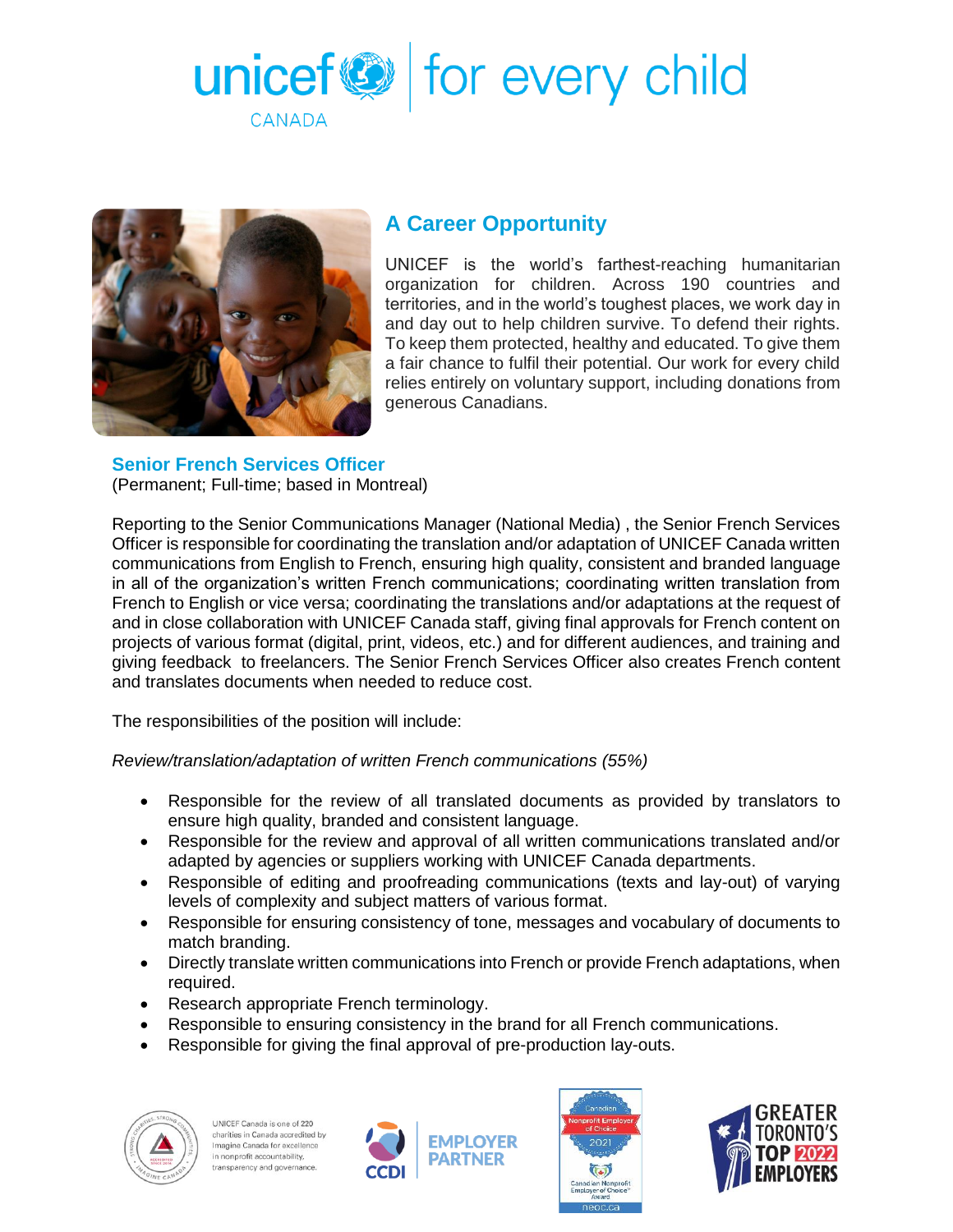

Responsible for ensuring accuracy of French web content and UNICEF Quebec material.

#### *Translations management (20%)*

- Responsible for creating and managing individual translation project files.
- In charge of liaising translators and providing documents and directives to them and to contractual staff.
- Responsible for meeting translation needs in times of emergency.
- Create feed-back documents for translators to ensure improvement of translation services.
- Negotiate and comply with departmental service level agreements.
- Liaise with UNICEF Canada departments during translation process, ensuring sensitivity to deadlines.
- Return completed documents to UNICEF Canada departments.
- Responsible for maintaining tracking and billing documentation.

#### *Translation (English to French) and writing (10%)*

- Support Senior Communication Manager in the Montreal office as needed.
- Research, adapt or translate social media content for the francophone market.
- Maintain and update the French site of unicef.ca. Identify texts that weren't translated or updated in French.
- Responsible for adapting the unicef.ca homepage for the French market.
- Translate and edit identified missing French parts on unicef.ca.
- Act as contact point for communication team regarding last minute requests and as back up to the French communication specialist.
- Develop content in French for UNICEF Canada publications.

#### *Maintain French style guidelines and tools (5%)*

- Manage and improve translation software.
- Responsible for French terminology documents.
- Lead advisor for language use for UNICEF Canada French communications (style guidelines and lexicon).
- Serve as a resource to Québec regional office staff regarding the application of the French style guidelines in their communications.

### *Other (5%)*

- Periodically support UNICEF Canada departments in the evaluation of French language competency of current and potential staff and suppliers.
- Periodically support UNICEF Canada departments in the translation of French documents into English or other languages for internal reference.
- Support development team in Montréal on a regular basis with information sharing.
- Fill in for the Communications Specialist (Digital Media).